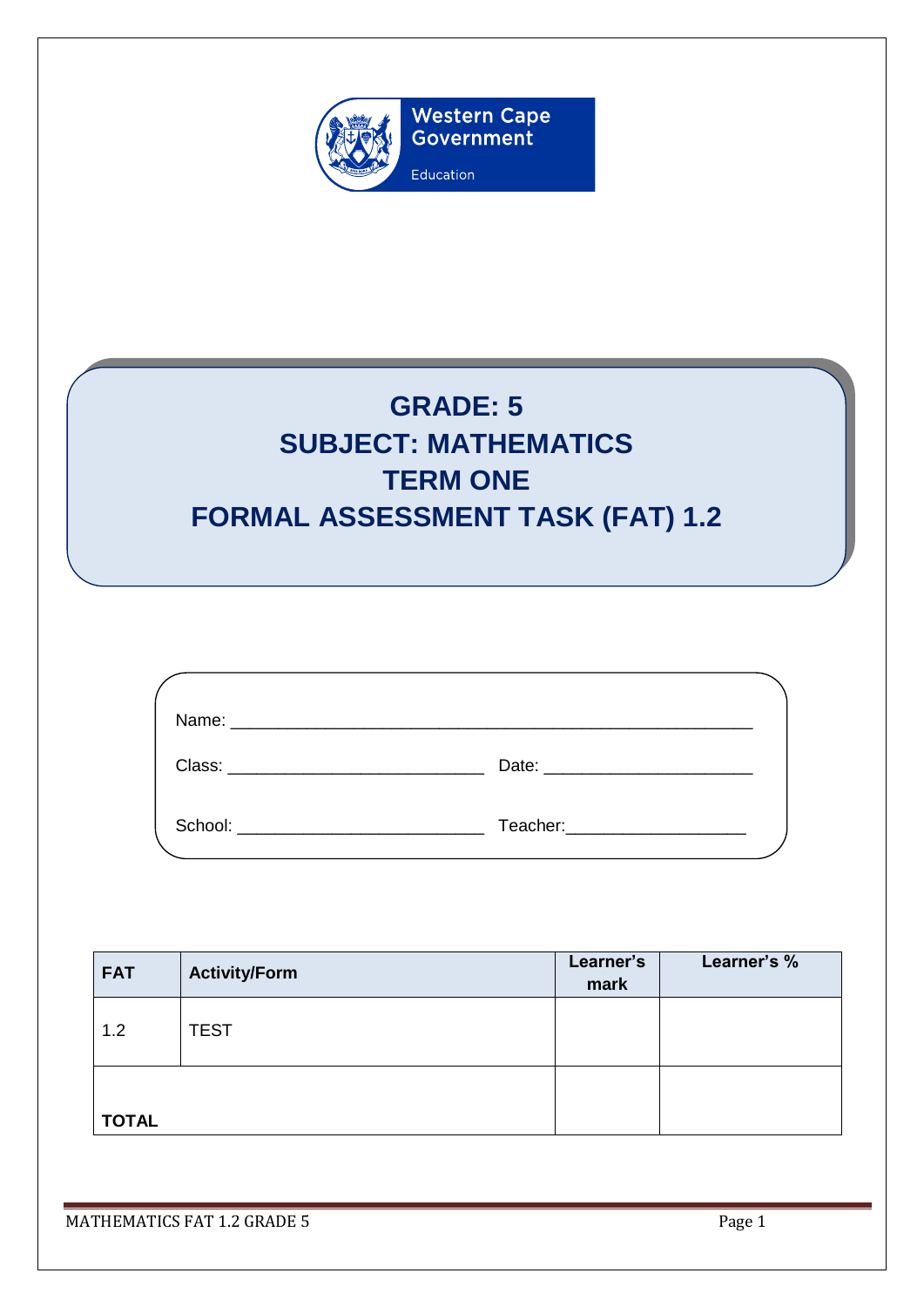## MATHEMATICS GRADE 5 FORMAL ASSESSMENT TASK (FAT) 1.2: TEST

|              | <b>Total: 60 Marks</b>                                                                                                                                                                                                                                           | Time: 1 ¼ hour                                         |
|--------------|------------------------------------------------------------------------------------------------------------------------------------------------------------------------------------------------------------------------------------------------------------------|--------------------------------------------------------|
|              |                                                                                                                                                                                                                                                                  | Date: $\frac{1}{\sqrt{1-\frac{1}{2}}\cdot\frac{1}{2}}$ |
|              | Instructions:                                                                                                                                                                                                                                                    |                                                        |
|              | 1) Answer all the questions.<br>2) Write your name and date.<br>3) No calculators allowed.<br>4) Show calculations as requested on question paper.<br>5) The marks allocated are an indication of the number of steps per calculation.<br>6) Check your answers. |                                                        |
|              | Question 1: Look at the number<br>4356                                                                                                                                                                                                                           |                                                        |
| 1.1          | Write the number in words.                                                                                                                                                                                                                                       |                                                        |
| 1.2          | Is it an EVEN or UNEVEN NUMBER? (Explain your answer)                                                                                                                                                                                                            | (1)                                                    |
| 1.3          | Write the number in expanded notation.                                                                                                                                                                                                                           | (2)                                                    |
| 1.4          | What is the value of the 5 in the number?                                                                                                                                                                                                                        | (1)                                                    |
| 1.5          | What is the place value of the 5 in the number?                                                                                                                                                                                                                  | (1)                                                    |
| 1.6          | Calculate the difference in the value of the 4 and the 6                                                                                                                                                                                                         | (1)                                                    |
| 1.7<br>1.7.1 | Complete:                                                                                                                                                                                                                                                        | (3)<br>(1)                                             |
| 1.7.2        |                                                                                                                                                                                                                                                                  | (1)                                                    |
|              | <b>Question 2: Count and complete:</b>                                                                                                                                                                                                                           | $[11]$                                                 |
|              | ╅<br>9 9 9 9<br>9996<br>9 9 9 0                                                                                                                                                                                                                                  | $[2]$                                                  |
|              | Question 3: Fill in the correct sign $\lt$ , $>$ or $=$                                                                                                                                                                                                          |                                                        |
|              | <b>MATHEMATICS FAT 1.2 GRADE 5</b>                                                                                                                                                                                                                               | Page 2                                                 |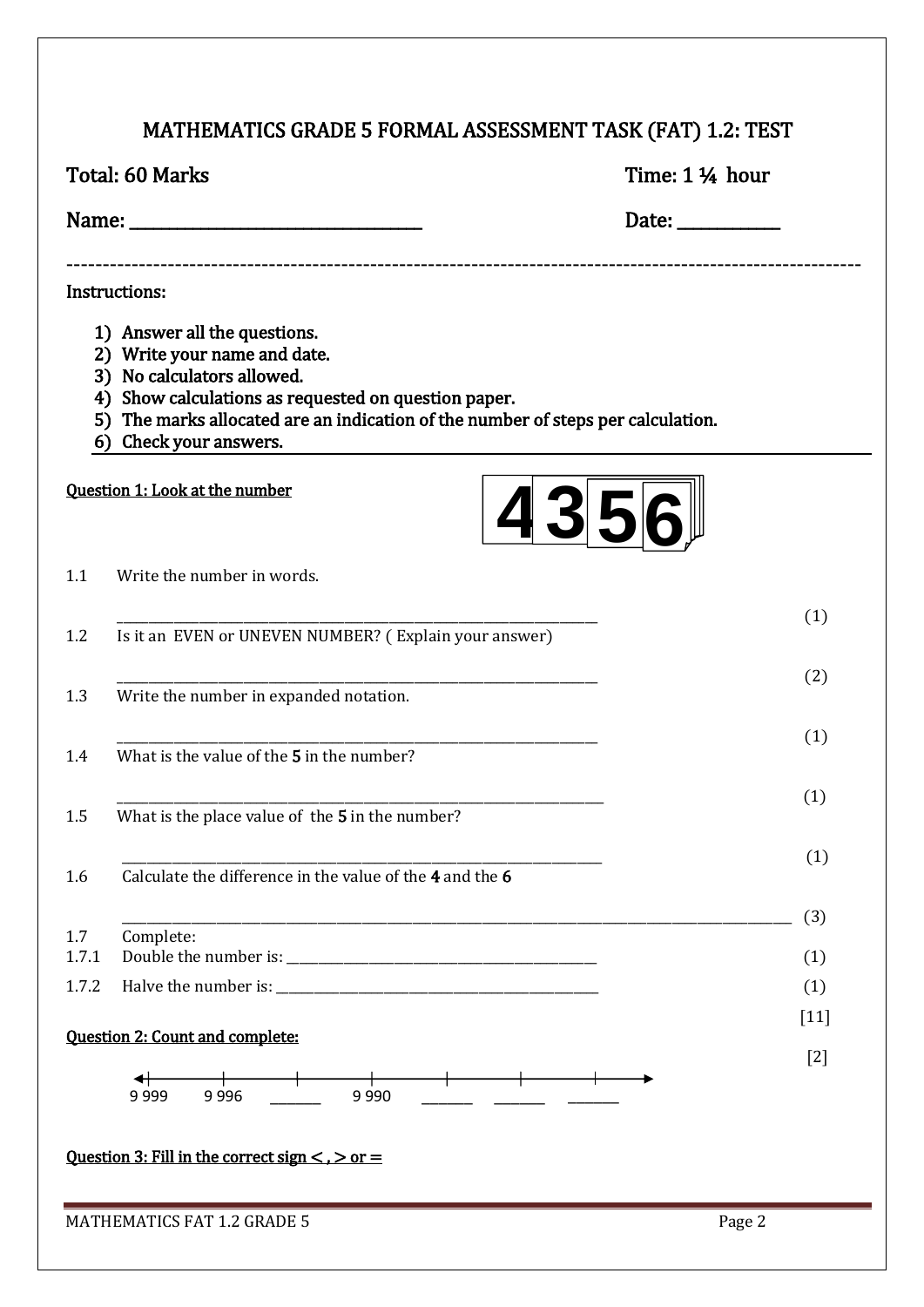|  | $3.1 \qquad 5440$<br>_______ | 5404 |  | (1) |
|--|------------------------------|------|--|-----|
|--|------------------------------|------|--|-----|

 $3.2 \quad 567 \times 10 \quad \text{(1)}$ 

 $3.3 \t 7.707 + 0 \t 7.077 + 0$  (1)

#### Question 4: Rounding off

4.1. Round off to the nearest: (3)

|      | 10    | 100   | 1 0 0 0 |
|------|-------|-------|---------|
| 2654 | 4.1.1 | 4.1.2 | 4.1.3   |

4.2 Mr. Wright has three large rocks in his garden. The rocks weigh 795 kg, 712 kg, and 270 kg. What is the **best estimation** of the total weight of the rocks? (Circle the answer)

| A. 1 000 kg | B. 1800 kg | C. 1550 kg | D. 1 370 kg | (1) |
|-------------|------------|------------|-------------|-----|
|             |            |            |             | [4] |

#### Question 5: Study the table and answer the question on it:

| 5.1 |                              | (1) |
|-----|------------------------------|-----|
| 5.2 |                              | (1) |
| 5.3 |                              |     |
| 5.4 | Write down the factors of 9. |     |
|     |                              | [4] |

#### Question 6: Use the flow diagram to complete the table.



MATHEMATICS FAT 1.2 GRADE 5 Page 3

[3]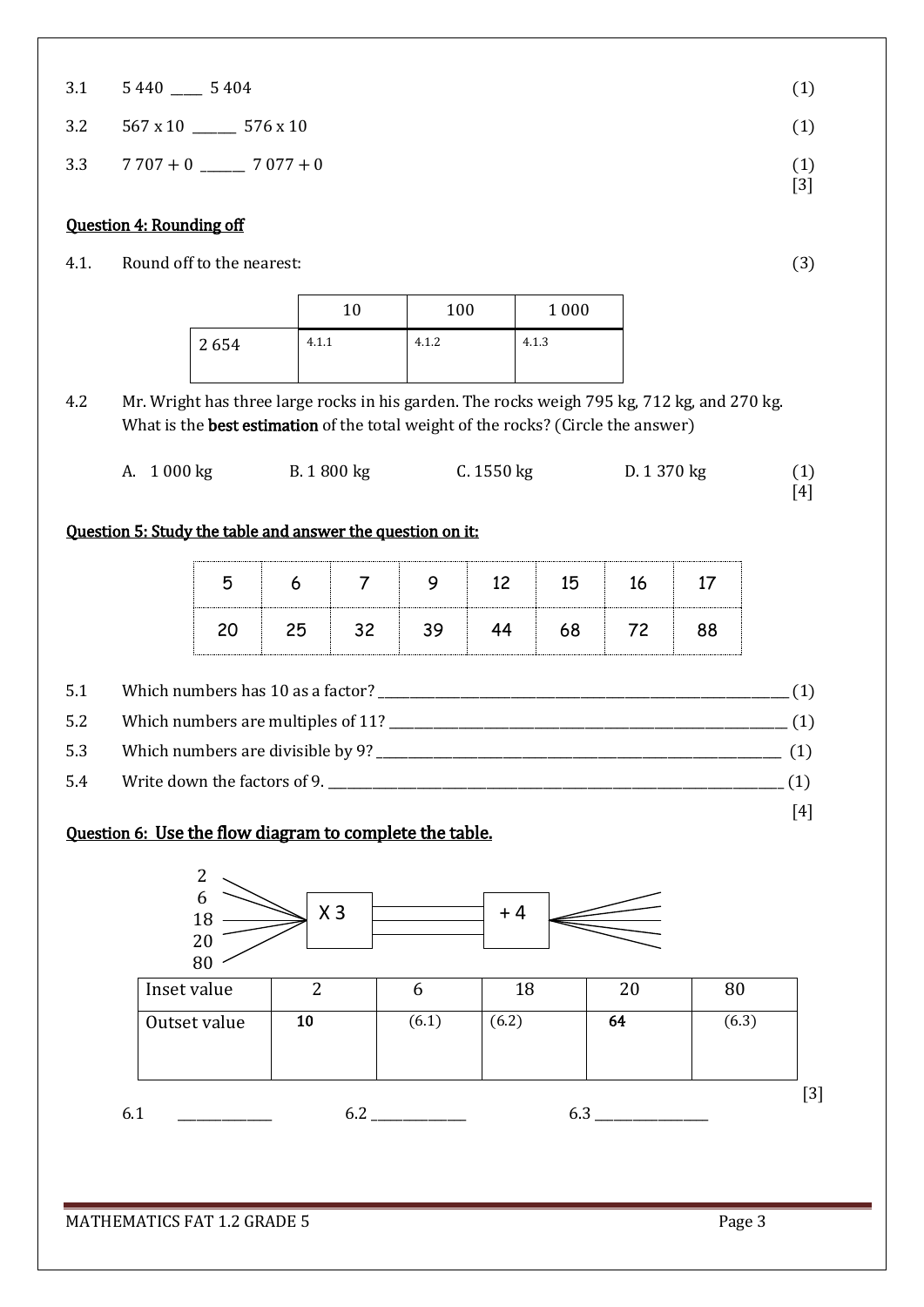| 7.1 | <b>Question 7: Circle the correct answer:</b> | Choose a number sentence that has the same value as $6 \times (7 + 2)$ .  |                  |                  |     |
|-----|-----------------------------------------------|---------------------------------------------------------------------------|------------------|------------------|-----|
|     | A. $(6x7) + 2$                                | $B. (6 x 2) + 7$                                                          | C. $(7 + 2)$ x 6 | D. $(6 + 2)$ x 7 | (1) |
| 7.2 |                                               | Which number will follow in the pattern? $15$ ; $20$ ; $30$ ; $50$ ; ____ |                  |                  |     |
|     | A. 80                                         | <b>B.120</b>                                                              | C.90             | D. 110           |     |
| 7.3 | What number is the mouse covering? 17         |                                                                           | 59<br>31         | 73               |     |
|     | A. 41                                         | B. 42                                                                     | C.43             | D. 45            |     |

#### Question 8: Study the pattern and then answer the questions based on the pattern:



#### Question 9: Calculate the following. Show your workings

9.1 A truck driver travels 239 km on Monday, 1 122 km on Tuesday and 1 199 km on Wednesday. Calculate the total distance travelled. (3)

9.2 Farm workers picked 2 345 pears during the morning. After lunch they picked some more. By the end of the day, they had picked 6 589 pears. How many pears did they pick after lunch?

(3)

[2]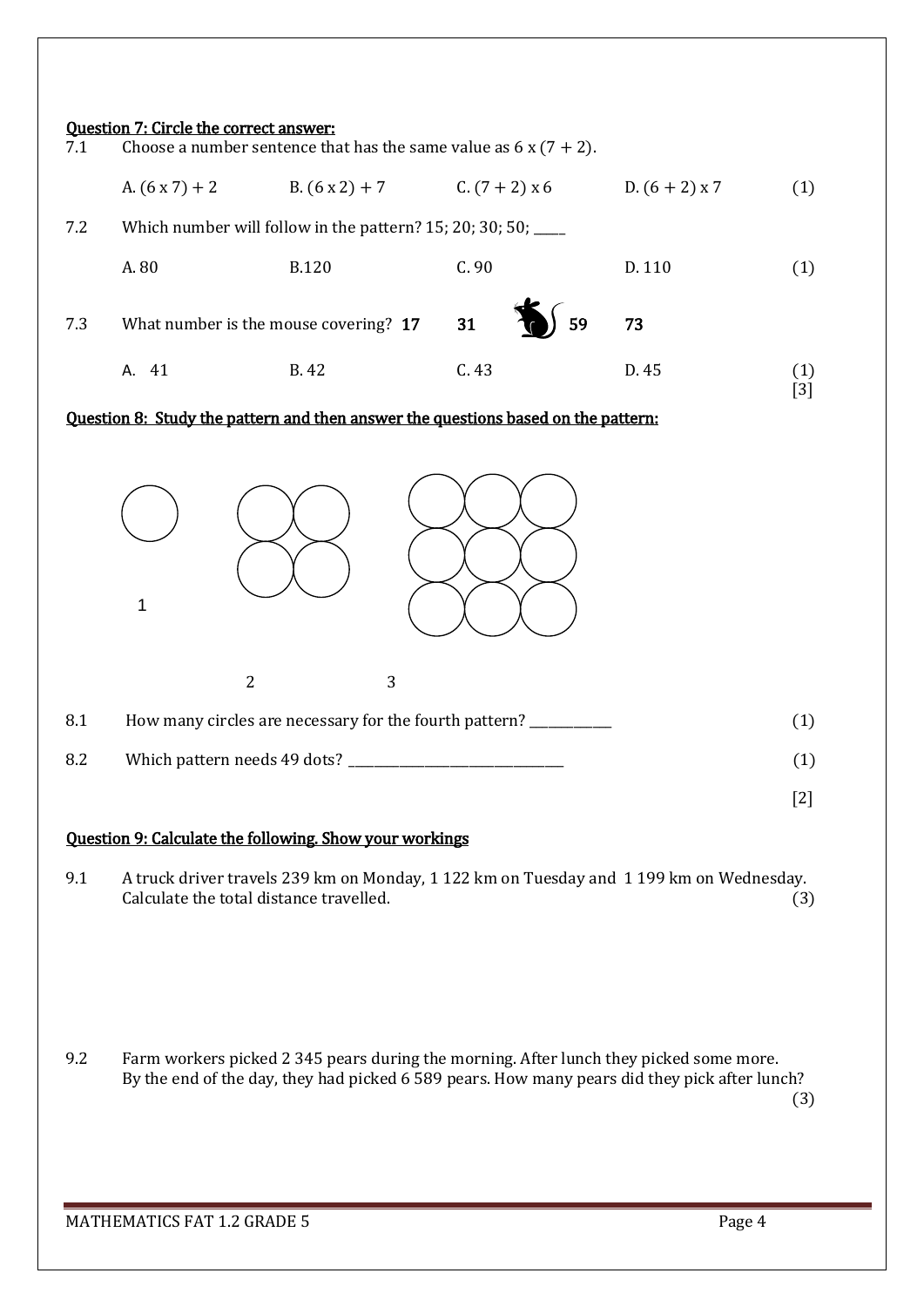|  | 9.3 Calculate the price of a car costing R78 350 and you getting discount of R12 655 on it. |  | (3) |
|--|---------------------------------------------------------------------------------------------|--|-----|
|  |                                                                                             |  |     |

9.4 How many small packets with 8 sweets can be filled from a container with 110 sweets. (3)

#### Question 10: Complete



[12]

#### Question 11: 2D shapes

Name each of the following shapes and indicate the number of **right angles**, angles **smaller than right angles** and angles bigger than right angles.

|      | Name of 2D Shapes | Number of angles                                      |
|------|-------------------|-------------------------------------------------------|
| 11.1 |                   | <b>Right angles</b><br>$= 2$<br>(1)                   |
| 11.2 | Quadrilateral     | Angles bigger than right angle                        |
| 11.3 | Hexagon           | Angles smaller than right angle                       |
| 11.4 |                   | Right angle $= 2$<br>Bigger than right angle =<br>(2) |

[5]

MATHEMATICS FAT 1.2 GRADE 5 Page 5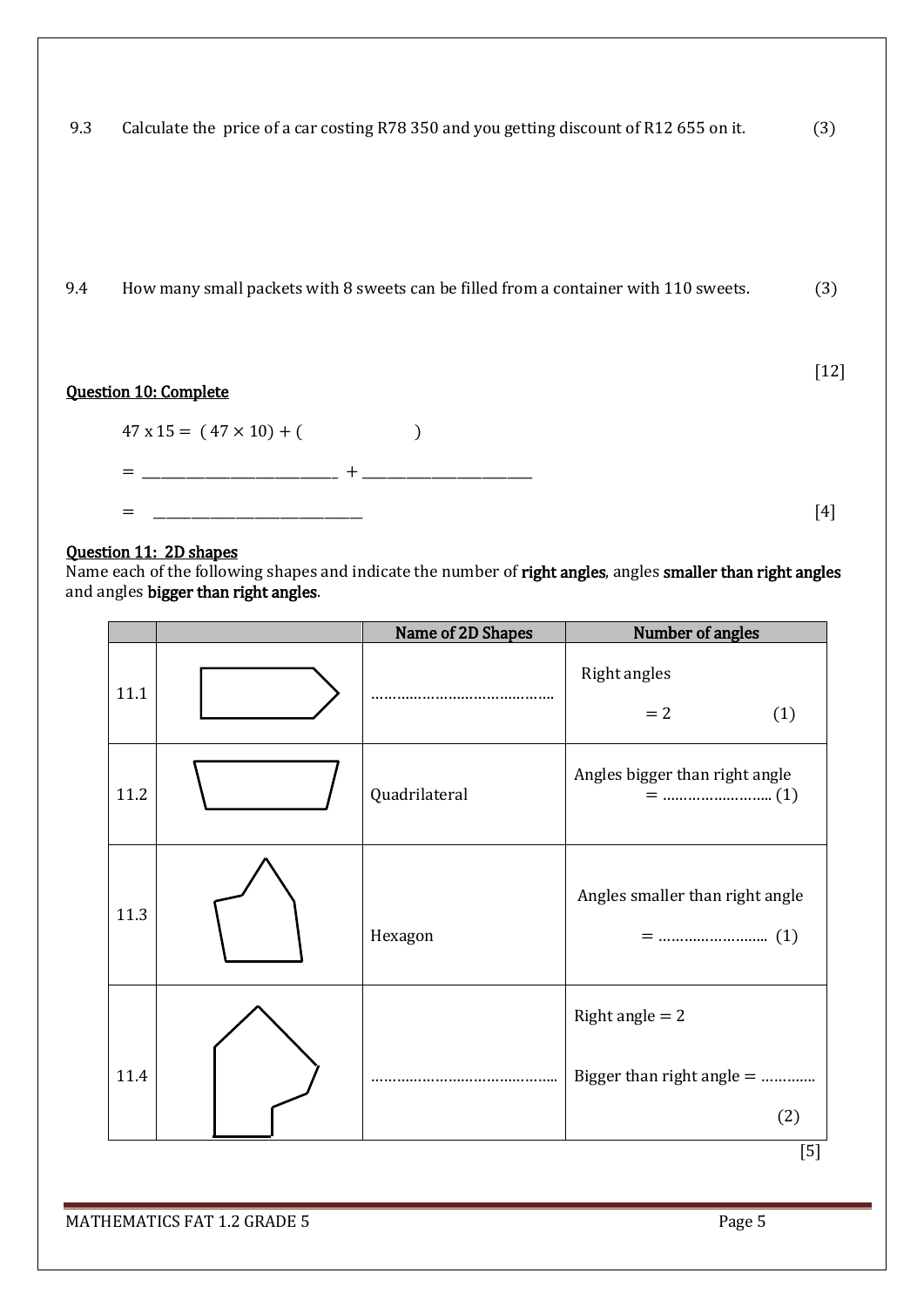